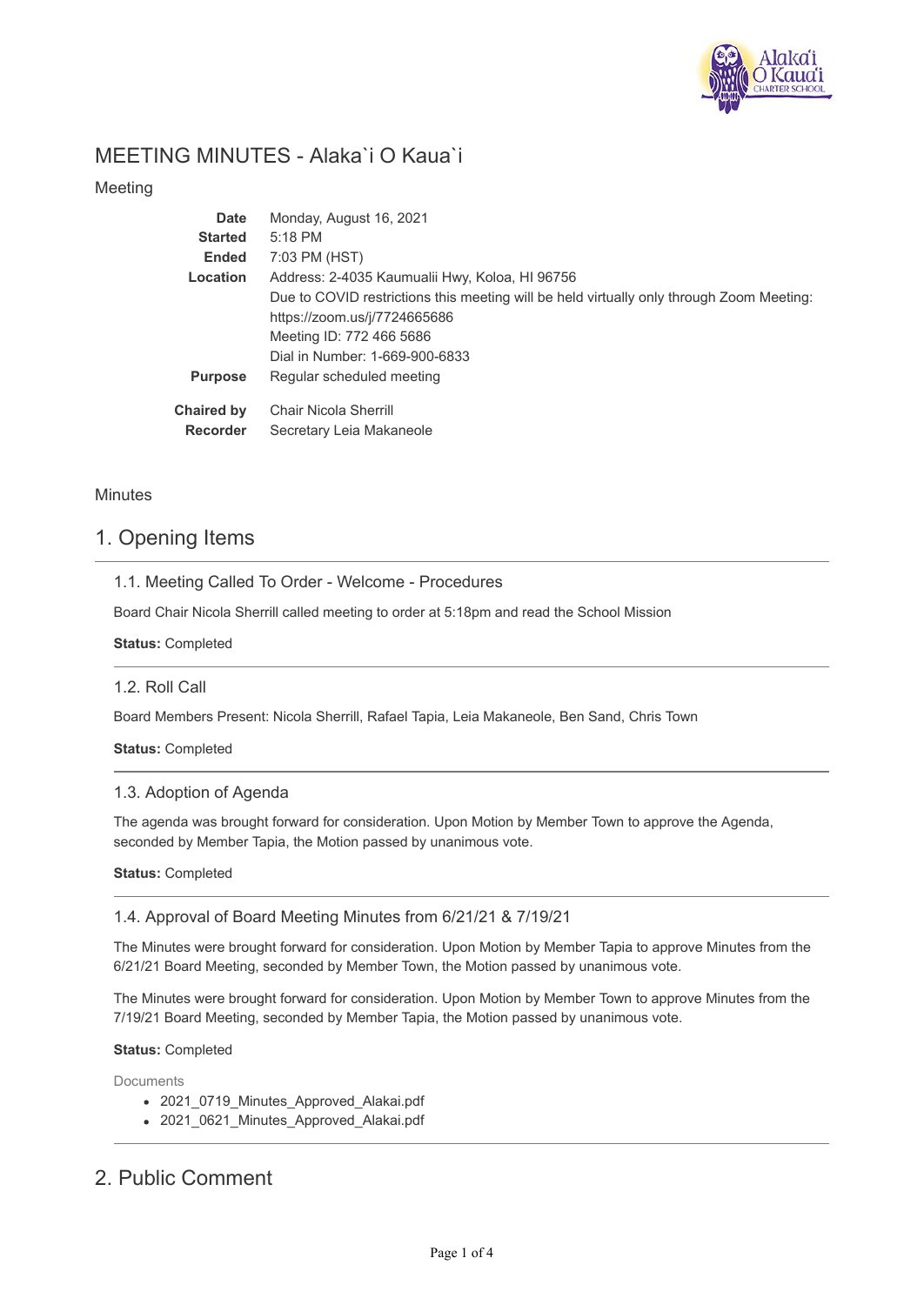

2.1. Comments from Guests

No Comments were made.

**Status:** Completed

# 3. Curriculum Moment

### 3.1. Facilitator Presentation

School Director Adams introduced two new facilitators to the Board: Ms. Jina Thompson and Ms. Cara Brosius.

#### **Status:** Completed

**Documents** 

Ms. Cara & Ms. Jina Introduction-Aug, 2021.pdf

# 4. Administrative Reports

### 4.1. School Director Report

School Director Adams asked the Service Provider, MLN to explain the new \$5K cost associated with the NWEA Map Assessment Reporting System. Ms. Linda Krystek presented to the Board and explained that currently all schools were together on one account and that they needed to be separated with each school having their own account moving forward.

School Director Adams gave the Director's Report. He reported the following:

#### **Education and Curriculum-**

The campus has settled into our schedules and have welcomed over fifty new learners and five new staff members to our team. The character trait focus for the month of August is RESPECT and we are pleased to see it embraced in morning virtual assemblies, in classrooms, and all interactions on campus. We will start the new school year with a SCHOOL WIDE project based learning activity called "Dream Up to Space."

#### **Facilities -**

We successfully hosted our annual "Campus Cleanup" on Saturday, July 24th. Jon spent the day shampooing the carpets and hauling away trash which we are greatly appreciative of. Signage in Hawai!ian language translation has been resolved through the kindness and talents of facilitator Kali. The massive amount of rain on campus on Friday, March 12th gave us an opportunity to make some damage claims to both the Hawai!i Department of Education and the County of Kaua!i. At the time of this upload no further feedback was available from either party and we hope to have some improvements to campus at no cost to us. We do hope to have the roundabout, road out to the yellow gate, outdoor eating area (sand), and outdoor playground (sand) addressed in these flood repairs.

#### **Enrolment -**

Alaka!i O Kaua!i Charter School was funded for 180 student learners as submitted to the Hawai'i Charter Commission in April, 2021.

#### Current Enrollment:174 confirmed learners

Unfortunately we have lost 11 learners who decided in the last week to seek Distance Learning as opposed to on campus education due to concerns with COVID. We have also negotiated a contract with Harmony Education to add another 80 learners in our potential Distance Learning portfolio.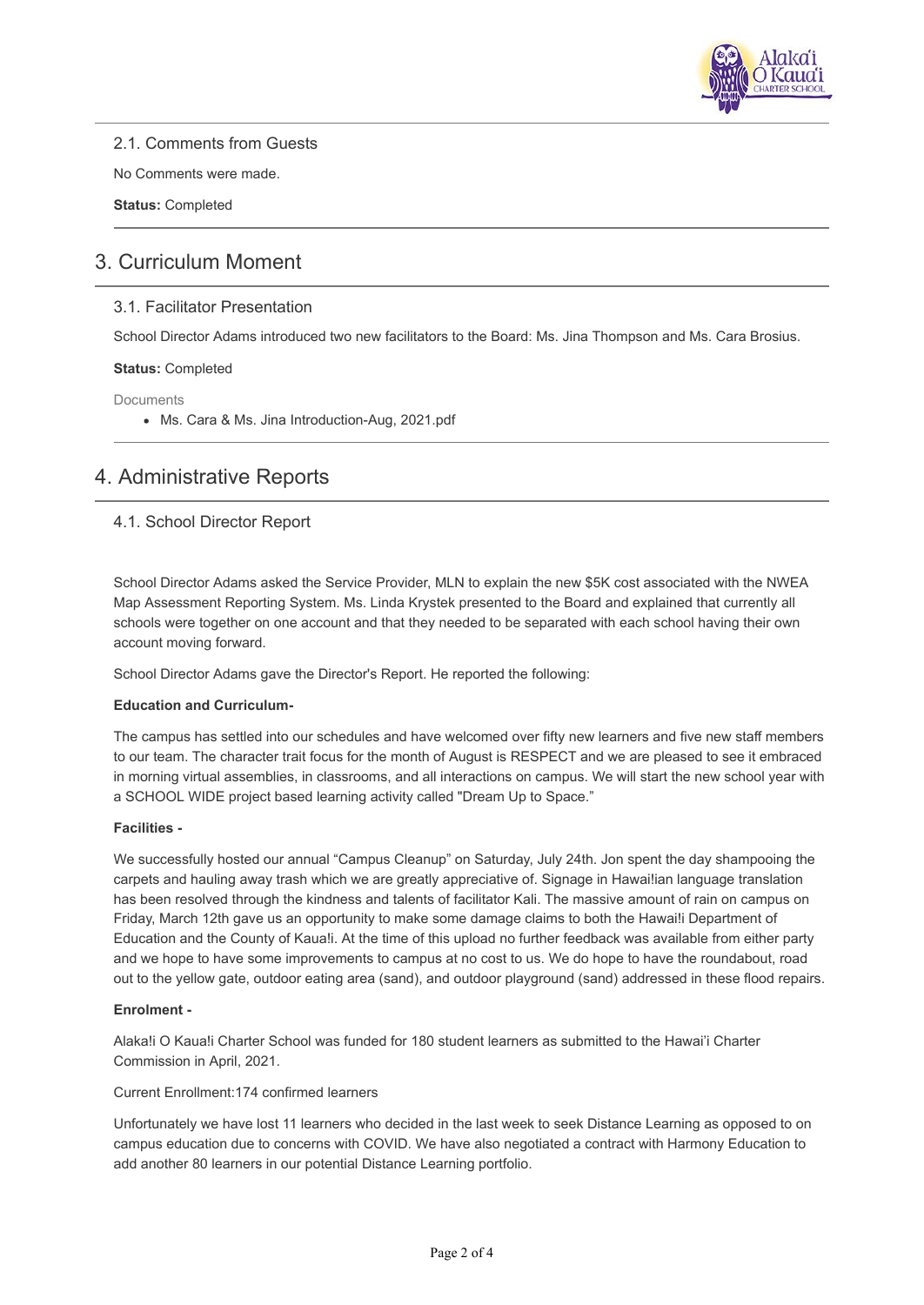

#### **Fundraising** / **PTN -**

PTN met Wednesday, August 11th at 5pm. Held virtually and the invitation link will be shared with our learning community. Mahalo e Patricia for providing clear and concise Financial statements for this group.

#### **Personnel -**

Although we are fully staffed at this time we continue to advertise and interview quality candidates to join our team at Alaka!i O Kaua!i Charter School.

**Other -**The Alaka!i O Kaua!i School 2021-2022 school year budget is included for this meeting as the deadline for approved submission has been moved to September 1st, 2021. All Kuleana Portal tasks have been completed and are up to date with the Hawai'i Charter Commission for the 2021-2022 school year

#### **Status:** Completed

**Documents** 

- Director Board Report -August 16th, 2021.pdf
- Personnel Report Alakai 8.9.21-3.pdf

#### 4.2. Financial Report

#### Treasurer Ben Sands gave the Financial Report.

He reported that the July 1 beginning Bank balance was \$374,649.05, the July 31 ending Bank balance was \$1,033,458.04 and the July 31 Ledger reconciliation ending balance was \$1,014,401.77.

#### **Status:** Completed

**Documents** 

- July 2021 Financial.pdf
- Bank Reconcilication July 2021.pdf
- August 16, 2021 Alakai Treasurer's Report.docx

#### 4.3. Board Committee Reports

- Chairperson report: Nothing to report at this time
- Education and Curriculum: Nothing to report at this time
- Human Resources Oversight: Nothing to report at this time
- Facilities and Maintenance: Nothing to report at this time
- Board development and Governance: Board Chair Sherrill stated she would like to fill the open members positions and asked the Board for help.
- Finance and Audit: Member Sand informed the Board that there would be a Strategic Planning Meeting on August 22, 2021.

**Status:** Completed

### 5. Action Items

### 5.1. School Budget SY 2021-2022

Review/Approve

The School Budget for 2021-2022 was brought forward for consideration. Upon Motion by Member Tapia to approve the School Budget for 2021-2022, seconded by Member Makaneole, the Motion passed by unanimous vote.

**Status:** Completed